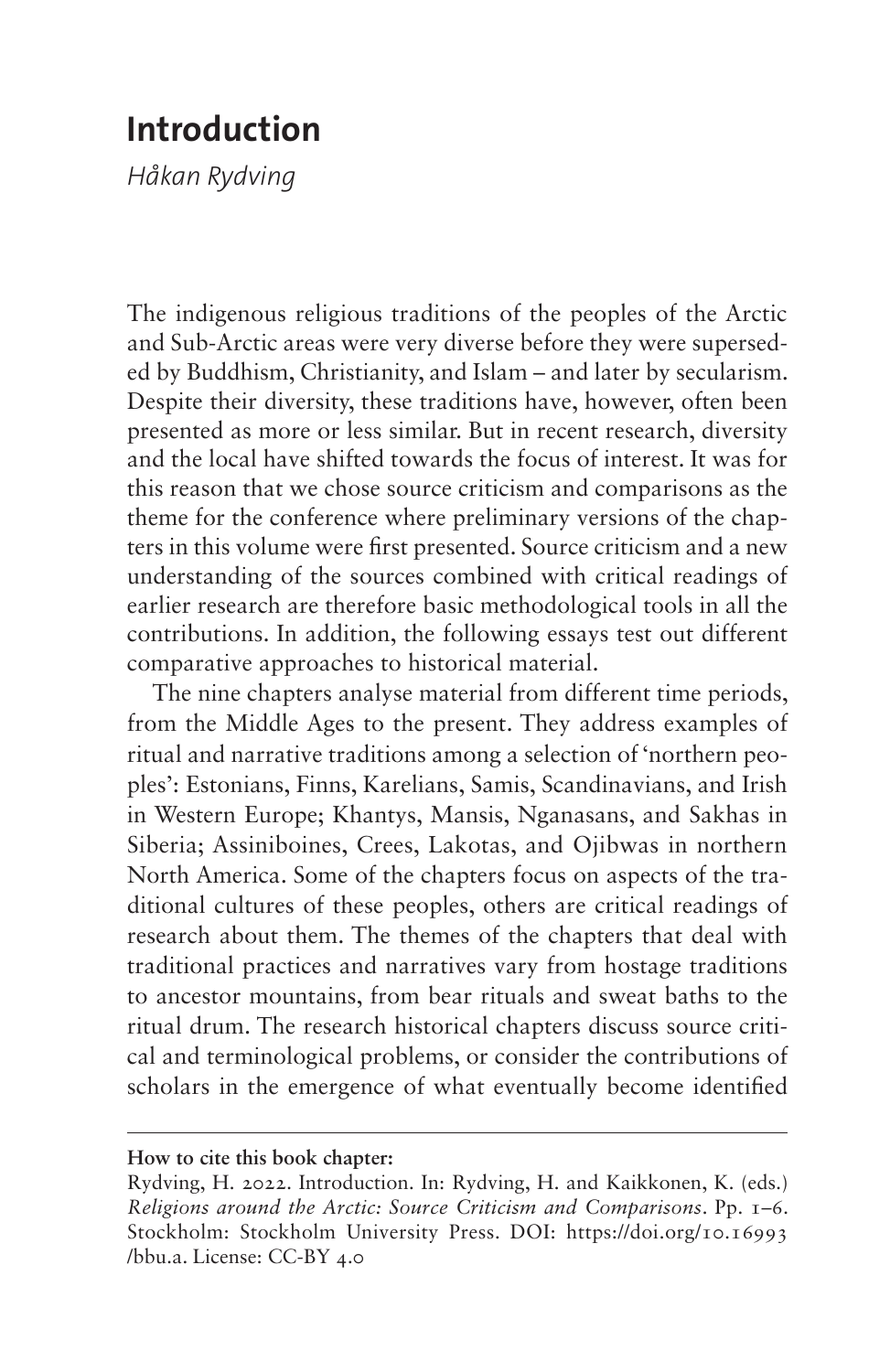as religions. The purpose of collecting these rather diverse texts into a single volume is to exemplify some of the ways in which the history of indigenous religious traditions of Arctic and Sub-Arctic peoples are studied today, with a focus on various forms of source criticism and comparison.

The book is divided into three parts, each with three chapters. The first part gives examples of comparative approaches to 'Localised practices and religions'. The historian of religions Stefan Olsson, an expert on hostage traditions in Fennoscandia and the British Isles during the Viking Age and the Middle Ages, discusses four place names, a Swedish one that Saxo Grammaticus Latinised as Gyslamarchia, the Karelian Kihlakunta, Kihelkonna on the Estonian island of Saaremaa, and the Irish Airgíalla. Olsson shows that even such minimal material can be the basis for interesting observations, because it is possible that all four names contain a word for 'hostage'. But is that really the case? And is it possible to draw any conclusion about medieval hostage traditions on the basis of an analysis of these names? These are two of the questions Olsson attempts to answer.

In recent decades, there has been a certain scepticism about earlier analyses of the indigenous religions of Fennoscandia that compared, for example, Sami and Scandinavian traditions and asked questions almost exclusively about origin. This is now changing and the leading researcher in the new endeavour of comparing and relating Old Norse and Sami religious traditions is the linguist Eldar Heide. In his contribution he returns to the earlier discussion about ancestor mountains with a new comparative analysis of the Icelandic Helgafell and the South Sami *saajve* complexes. He presents the sources, characterises the two complexes, and asks whether or not Helgafell and the *saajve* mountains were regarded as realms of the dead. Finding connections and similarities, he suggests how they could be understood.

In his doctoral dissertation, the folklorist and historian of religions Vesa Matteo Piludu investigated songs of Finnish and Karelian bear ceremonies. One type of these songs is *The Birth of the Bear in the Sky*, and it is these that Piludu takes as the basis for a comparative analysis here. The Finno-Karelian examples are compared to Ob-Ugric (Khanty and Mansi) songs of the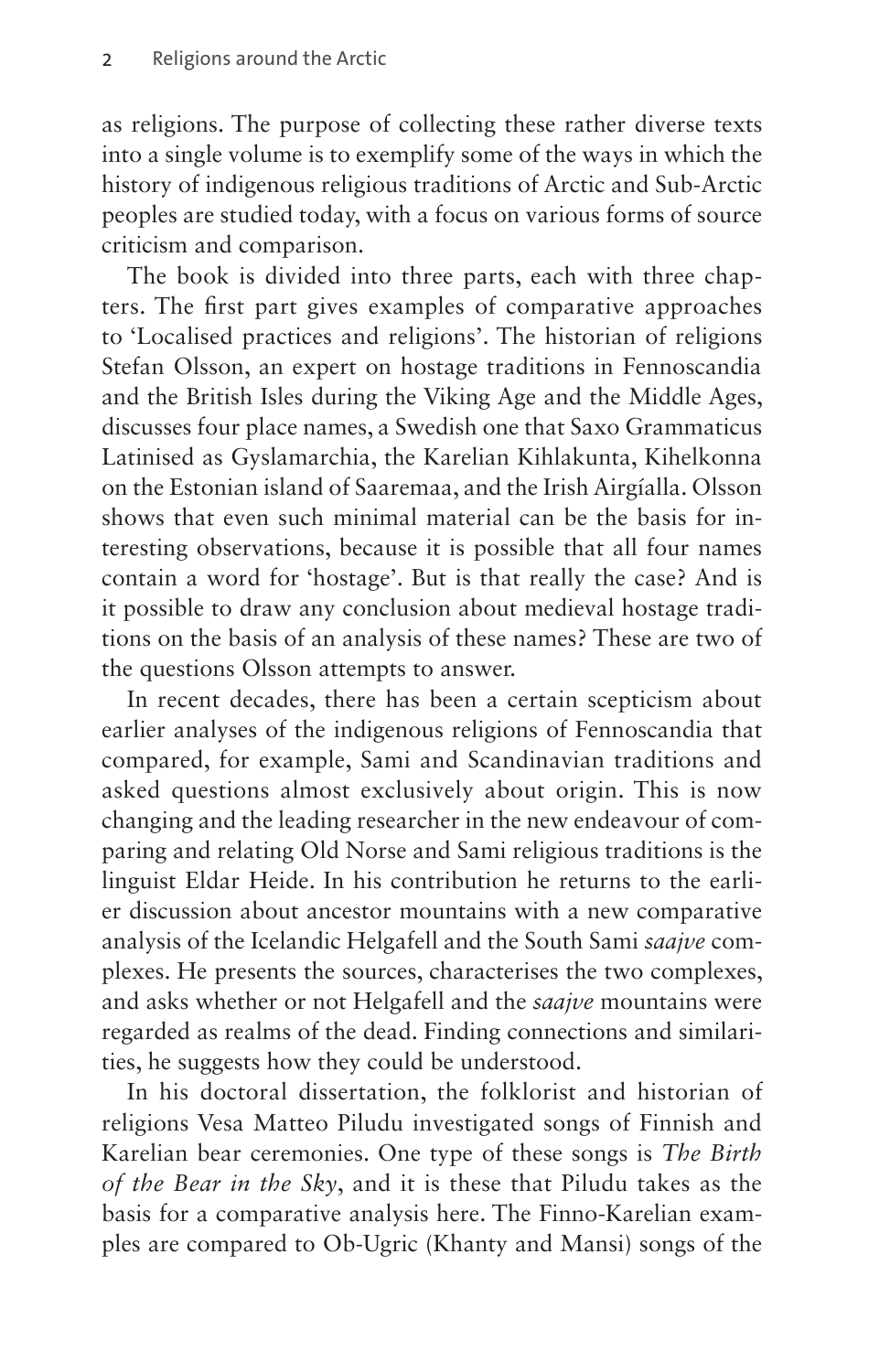same type. In contrast to earlier research, which focused on the similarities, Piludu has investigated both differences and similarities asking questions like: What sources exist and how have they been analysed in earlier research? Were the bear songs in the two different cultural contexts used in the same or in different types of rituals? What is similar and what is different in the contents of these songs?

In the second part, 'Indigenous Sami religion: research history and source criticism', the three contributions focus on different source materials – a ritual drum and texts written by clergymen and missionaries, records of a court proceeding, and two introductory research texts. All three chapters, however, give ample proof of the necessity of source criticism. The historian and geographer Dikka Storm and the folklorist Trude Fonneland write about a North Sami drum that was found in the early 1990s and deposited at the Arctic University Museum of Norway in 2016. Storm and Fonneland discuss several interesting questions relating to the find: What period does the drum date from? What were the religious conditions within the area at that time? How was Christian work organised, and what do we know about the local forms of indigenous Sami religion? What were the religious identities of the Sami?

In the witchcraft trials of northernmost Norway during the seventeenth century, a comparatively large percentage of those who were accused, judged, and executed were Sami men and women. The contribution by historian Liv Helene Willumsen, the preeminent expert on these trials, presents an interpretation of the best known case, the one against Anders Poulsen in 1692. In a close reading of the court proceedings with recourse to the discourse analysis of the literary theorist Gérard Genette, Willumsen investigates the context of the trial, the 'voices' that played such a central part, and how Poulsen's interpretation of the figures on his drum can be understood. Finally, she asks whether the manuscript reveals anything about shamanism.

In the third source-critical investigation, the historian of religions Konsta Kaikkonen discusses an introduction to Sami indigenous religion, originally written by the Finnish clergyman Jacob Fellman. The introduction consists of two parts, a lexical one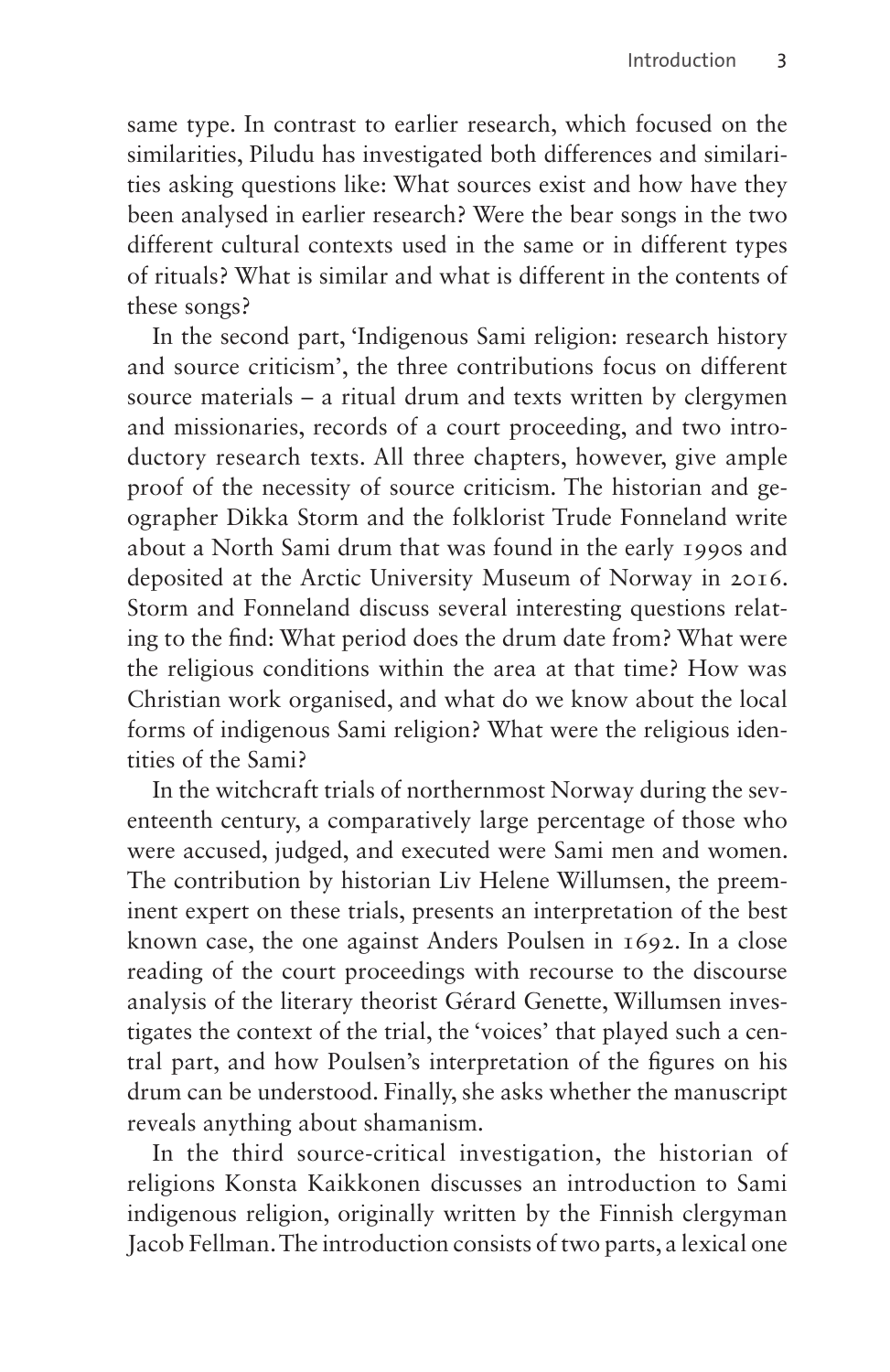that was written before the end of the 1830s, and a general one, probably written around 1850. However, the introduction remained unknown until its publication 1906 by Jacob's son Isak, who not only rearranged the material, but also, as Kaikkonen convincingly argues, added some sections. Kaikkonen discusses several source-critical questions, such as: To what extent is the introduction a compilation of earlier works and to what extent is it an independent source on Sami indigenous religion in Northern Finland? And how does the text relate to a similar manuscript from the same period, written by Fellman's Swedish colleague Lars Levi Laestadius?

In the third part of the book, 'Theories, comparisons, and the roles of scholarship', three historians of religions demonstrate how the use of carefully selected theoretical perspectives can illuminate empirical material from Native North America and Finland, from the Nganasan and from the Sakha in Siberia. Riku Hämäläinen makes two comparisons, first between the role of the bear rituals of the Eastern Cree on the one hand and of the Assiniboine and the Lakota on the other, and secondly between the Native North American sweat bath tradition and the Finnish sauna tradition. He interprets the bear rituals with the help of the ecology of religion model formulated by Åke Hultkrantz, and the sweat bath and sauna traditions with the help of the models for ritual analysis proposed by Arnold van Gennep and advanced by Victor Turner. In his conclusion, Hämäläinen discusses how the similarities and dissimilarities between the examples should be understood; in doing so, and in contrast to much earlier research, he places special emphasis on the importance of differences when studying religious traditions.

Although Olle Sundström's contribution analyses the technical terminology of Soviet ethnographers, his study is of considerable relevance even today to anyone studying world views other than those of the Nganasan. What technical term should one use for Nganasan *ŋuəˀ*: 'masters/mistresses', 'spirits', 'gods/goddesses', 'deities', or something else? How did the Soviet ethnographers justify their choice? How did they relate the choice of term to Marxist-Leninist theory? Starting out from a general theoretical discussion of the function of comparative categories such as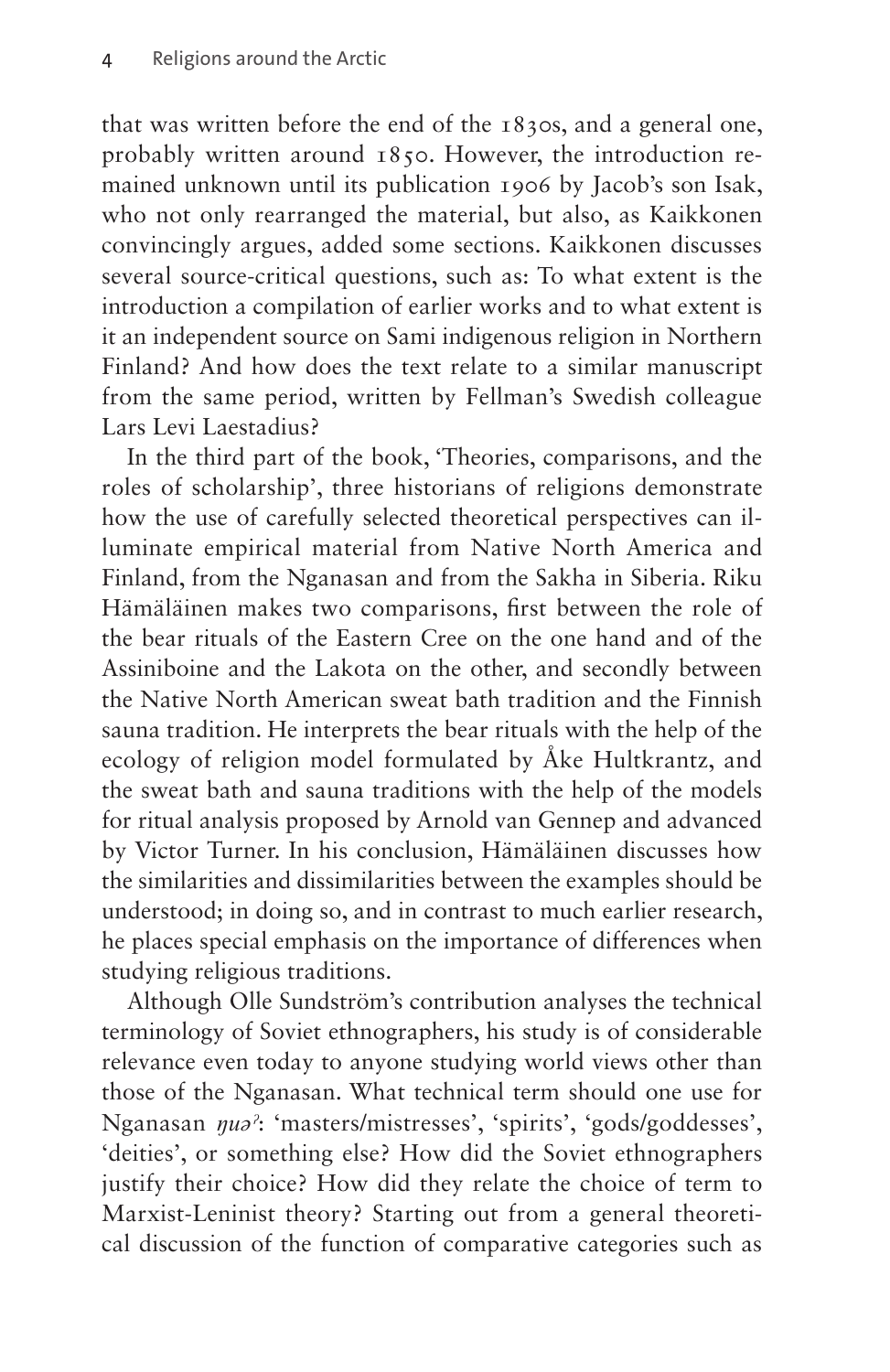'spirit' and 'god', Sundström discusses these questions through an analysis and comparison of how four Soviet ethnographers translated and categorised the Nganasan *ŋuəˀ*.

Finally, Liudmila Nikanorova explores how scholars have, in their writings and other activities, found, claimed, and authorised certain Sakha practices as 'religious' and 'shamanistic', or helped to demonise the Sakha *oyuun*s (an important category of Sakha practitioners). In recent years, several attempts have been made to reawaken Sakha 'religion' or 'spiritual culture'. Nikanorova gives examples of three organisations that claim to represent authentic Sakha religion and poses critical questions about the roles of present-day legislation and scholars. She emphasises the necessity to contextualise the processes whereby 'religion' and 'shamanism' were constructed in pre-Soviet times, processes that still have practical implications for the Sakha today.

The historical study of the indigenous religious traditions of northern North America and northern Eurasia offers many interesting challenges for the researcher. One is the diversity of both the indigenous languages and the languages that research texts are written in. This puts great demand on the linguistic competence of the researcher. Another challenge is that the historical sources are not only of many different kinds but also problematic. Many were written by persons with very negative attitudes towards the traditions they were collecting material about. Many also lacked even the most basic linguistic competence in indigenous languages, which of course caused misunderstandings, even when the intentions were less biased. A third is the fact that the material is scanty and very variable. Some themes are dealt with at great length (naturally those that the compiler of the material found most interesting), others only hinted at, or entirely ignored. There are therefore many things about which we simply have no information. Also, themes that are central in the sources relating to certain peoples receive far less attention in sources relating to the traditions of other groups. In consequence, many researchers have felt tempted to fill the gaps in the information about the particular people, time and area in which they specialise with what is known from sources describing other peoples, other times and other areas. The assumptions behind this approach were, on the